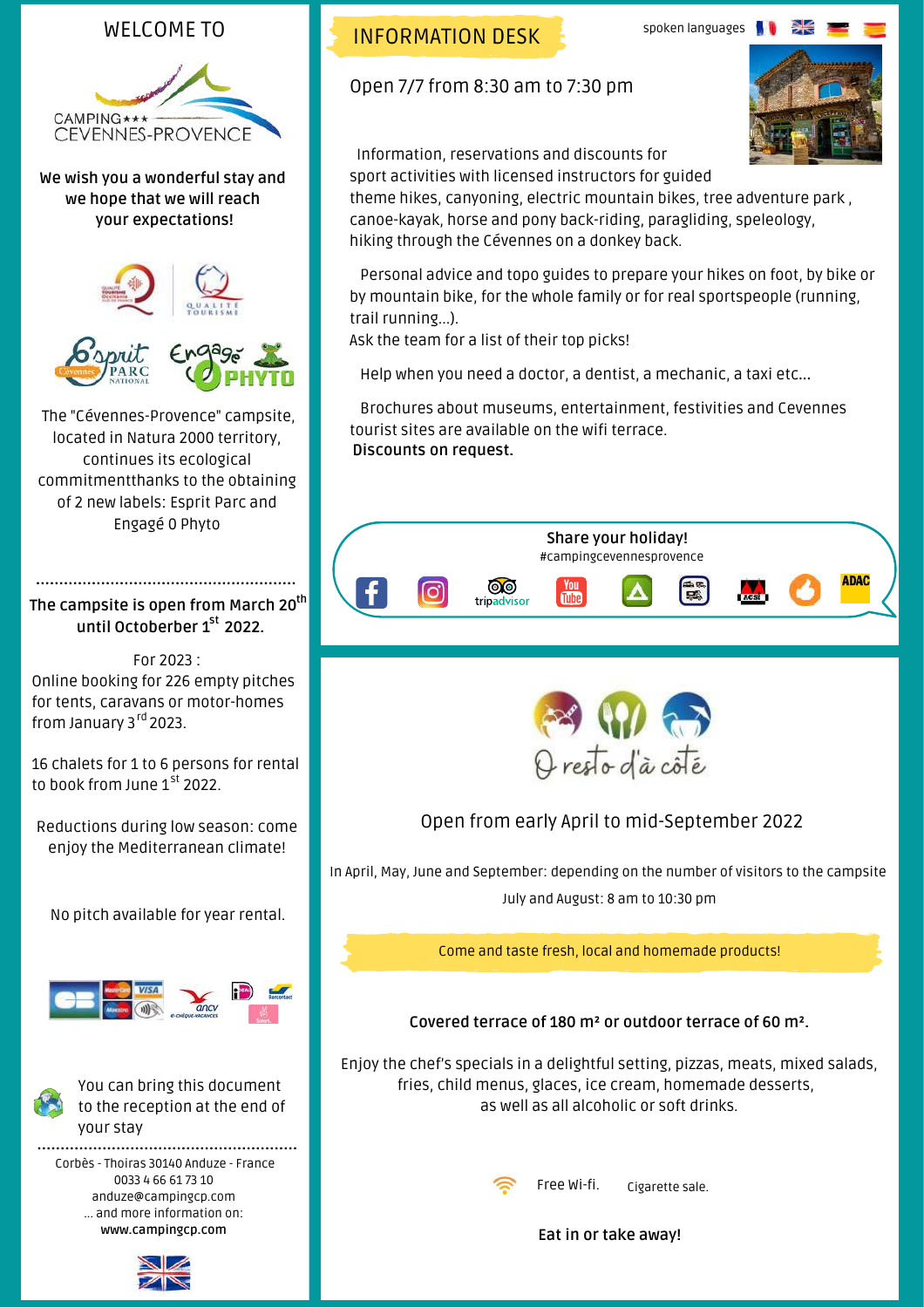

#### Open from early April to end-September 7/7 from 8:30 am to 7:30 pm

Our little shop sells quality products at competitive prices with a free smile! How comfortable to gain time to make better use of your holidays!



Every morning from April to mid-September, fresh bread (baguettes and special breads), croissants, chocolate croissants, buns and raisin breads.



**Sundries** Hardware, toys, fishing, beach and camping equipment…



#### **Local products**

Honey, organic jam, organic eggs, chestnuts, terrine, Pélardon cheese, craft beer, meat, dried sausages, vegetables, organic juices and wines, olive oil...



**In the freezer** Ice blocks, ice cubes, cooling blocks.



**Gas** Camping gas, Butagas (cube), cookers and lights.





**Groceries** Cold beverages, wine, spirits, cold cuts, cheese, candies, frozen food, ice-creams,

fruits & vegetables.

**Post** Postcards and stamps.

### LEISURE & ACTIVITIES

Program and price of activities at the reception: Massage, pottery lessons, Hatha yoga, archery, pony, pétanque tournaments, laser game, hairdressing...

15 000 m² near the river: football, volley ball, badminton, Ninjaline, 2 slacklines, 5 picnic tables…

A large playground for children from the age of 2. 3 ping-pong tables.

Games room with table football, video games, flipper.

Petanque court lit until 10:30 pm. Seasonal petanque tournaments organized.

> Shows in July / August from 8:30 pm to 10:30 pm.

Program at the reception and on **www.campingcp.com**



**Tennis Tennis court** Free in April, May, June and September. July & August: tennis € 3 per hour Book at reception Hire 1 racket + balls:  $\in$  1

**18-hole crazy-golf** Free in April, May, June and September. July & August: € 1.50 per person Ask for equipment at the grocery store

Subject to modifications resulting from developments in the health crisis.

## DUSTBINS & RECYCLING

#### One central collection point: **the stone outbuilding**



- general waste • dry bread for animals
- used batteries Large waste items



#### **Opposite the stone outbuilding:**

- Green bin: glass
- Yellow bin: plastic bottles, packaging, tins
- Blue bin: cartons

**<sup>3</sup> composters**

Small bins throughout the campsite for small amounts of waste.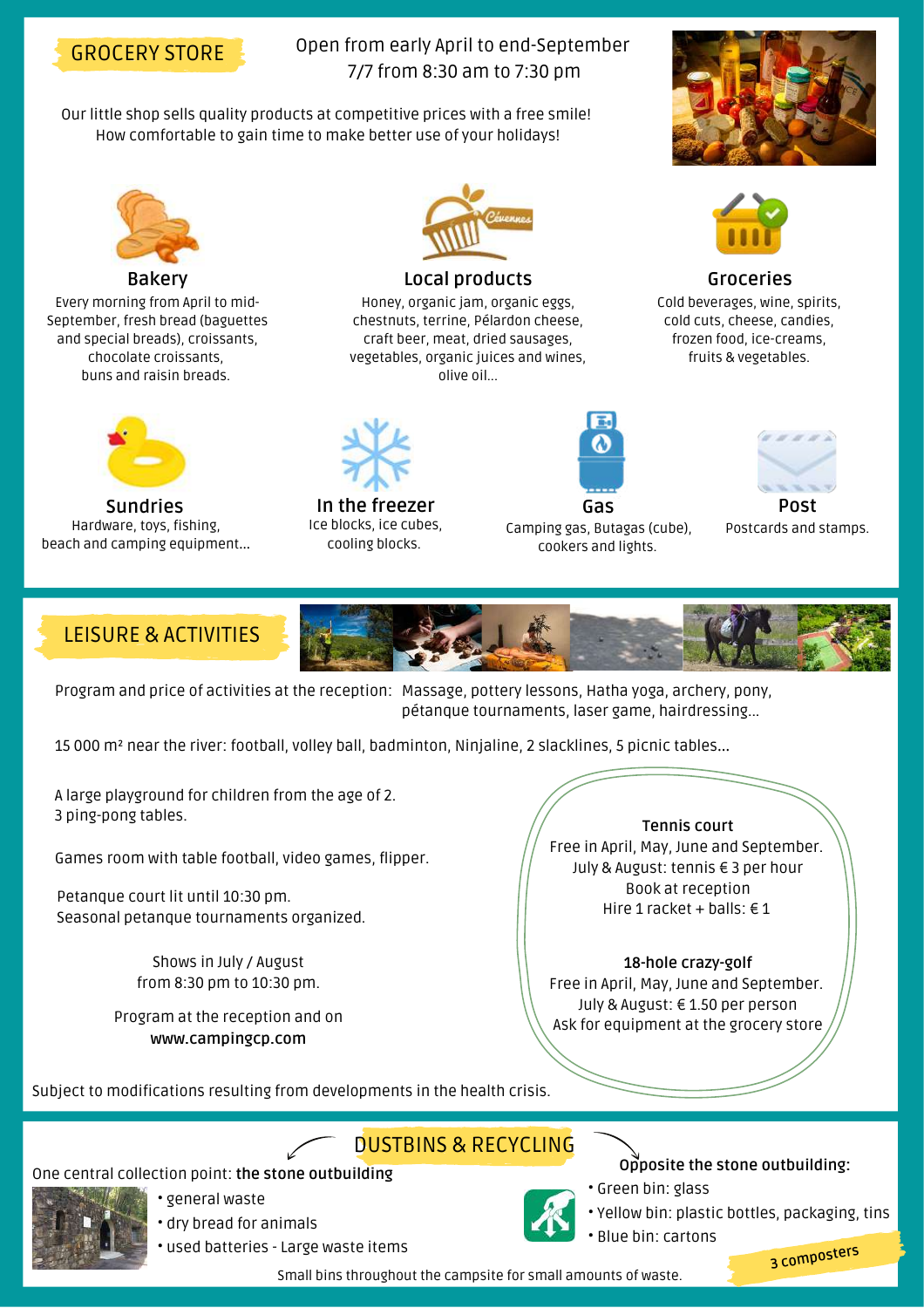



It is possible to go on walks within on the campsite's 30 acres:

- 
- Source's path
- View from the Puech
- Arbousiers's path...

A lot of short walks starting from the camp site and from Anduze. Walking guides (€ 5) and IGN maps sold at reception and personalised advice.



There are more than 120 species of trees and bushes on the camping site. A list of trees and birds is available at reception (available in several languages).

You are welcome to help yourselves to the herbs in our garden at the entrance to the mini-golf course. Please use scissors to cut what you need, as and when you need it.

Swimming in calm water above the dam (private beach reserved for clients) and in the gorges of Gardon. **Swimming in the river is not supervised!**

Fishing: licences compulsory on sale from reception. Young permits, 7-day holiday licences, daily licence...



# SANITARY FACILITIES



9 sanitary facilities spread out over the campsite: 1 heated facility 7 fully renovated 4 accessible for less mobile guests 3 equipped for baby-washing



4 showers for parents and children 1 shower for the dog!

**Don't forget to take your own toilet paper. Do not throw wet-wipes or sanitary products in the toilet**



 washroom equipped with: water-saving washing machines (35 minutes) 1 dryer wash basins with warm water.

tokens sold at the shop > Dryer: € 3.80 washing machine without detergent: € 4.80 / with detergent € 5



You have to take your own 25 meters of cable with blue EURO plug. Sale or rental on site. Adapter: € 1 / day - Cable + Adapter: € 1 / day



You can reserve a fridge "table-top" on your pitch. € 5.20 / day - minimum € 35.

Free service station for mobile homes.

1 chalet, pitches, 4 sanitary facilities, washing room, camping store, bar, restaurant, hair dresser.

Free Wi-Fi hotspot on the square from 6 am to 10:30 pm

Borrow a computer for free

How to connect to the terrace Wi-Fi.



**Morning markets** Mondays at Lasalle (13 km) Tuesdays at St Jean du Gard (10 km) Thursdays at Anduze (4 km)

> **Nocturnal markets** July/August Tuesdays at Anduze Thursdays at St Jean du Gard